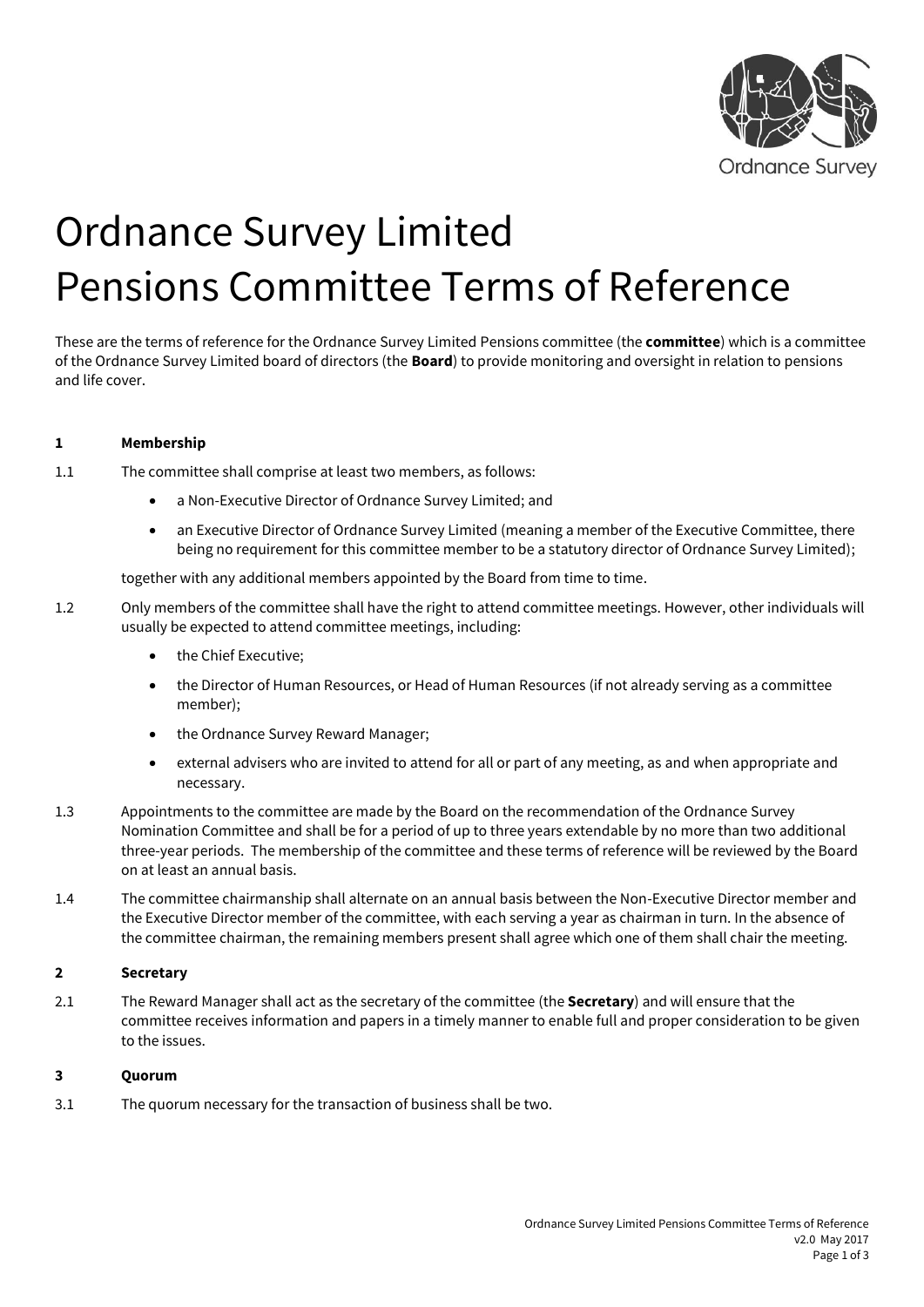#### **4 Frequency of meetings**

4.1 The committee shall meet at least annually to review performance and other governance issues, and to complete the reporting requirements in relation to the Civil Service Pension Scheme - as defined below - and the Accounting Officer's certification). The committee shall hold additional meetings as required.

#### **5 Notice of meetings**

- 5.1 Meetings of the committee shall be called by the secretary of the committee at the request of the committee chairman.
- 5.2 All relevant information, including an agenda and supporting papers, shall be sent to committee members and to any other person required to attend and all other non-executive directors, in good time in advance of the meeting.

#### **6 Minutes of meetings**

- 6.1 The Secretary shall minute the proceedings and resolutions of all committee meetings, including the names of those present and in attendance.
- 6.2 Draft minutes of committee meetings shall be circulated promptly to all members of the committee. Once approved, minutes should be circulated to all other members of the Board unless in the opinion of the committee chairman it would be inappropriate to do so.

#### **7 Duties**

The committee should carry out the duties detailed below for Ordnance Survey Limited and the group as a whole, as appropriate. The committee shall:

- 7.1 Have responsibility for monitoring and oversight of the operation and funding of the OS Horizon pension scheme ('**OS Horizon**'), including the brokering arrangements.
- 7.2 Have responsibility for monitoring and oversight of the Ordnance Survey Ltd Group Life Assurance Scheme ('**OS Group Life Scheme**') in accordance with the rules of the scheme as set out in the Deed of Declaration of Trust of 1 April 2015 (and any superseding Deed of Declaration of Trust in relation to the Group Life Assurance Scheme). The Deed of Declaration of Trust and summary of the main terms are at Annex A.
- 7.3 Have responsibility for monitoring and oversight of the Civil Service pension arrangements in accordance with the terms of the Admission Agreement of 31st March 2015 ('**Civil Service Pension Schemes**'). The Admission Agreement and summary of the main terms are at Annex B and the Civil Service Pension Schemes are identified at Schedule 2 of the Admission Agreement.
- 7.4 In monitoring and overseeing OS Horizon, the OS Group Life Scheme and the Civil Service Pension Schemes, take into account all factors which it deems necessary including the rules applicable to each scheme and relevant legal and regulatory requirements and associated guidance.
- 7.5 Consider the adequacy of communications to members of the OS Horizon scheme regarding their membership of such scheme, and make recommendations to the Board to ensure that members are communicated to effectively.
- 7.6 Be responsible for establishing the selection criteria, selecting, appointing and setting the terms of reference for any consultants who advise the committee.
- 7.7 Work and liaise as necessary with all other Board committees, in particular the Remuneration Committee in relation to pension and group life benefits requirements.

#### **8 Reporting responsibilities**

- 8.1 The committee chairman shall report to the Board on its proceedings after each meeting on all matters within its duties and responsibilities.
- 8.2 The committee shall make whatever recommendations to the board it deems appropriate on any area within its remit where action or improvement is needed.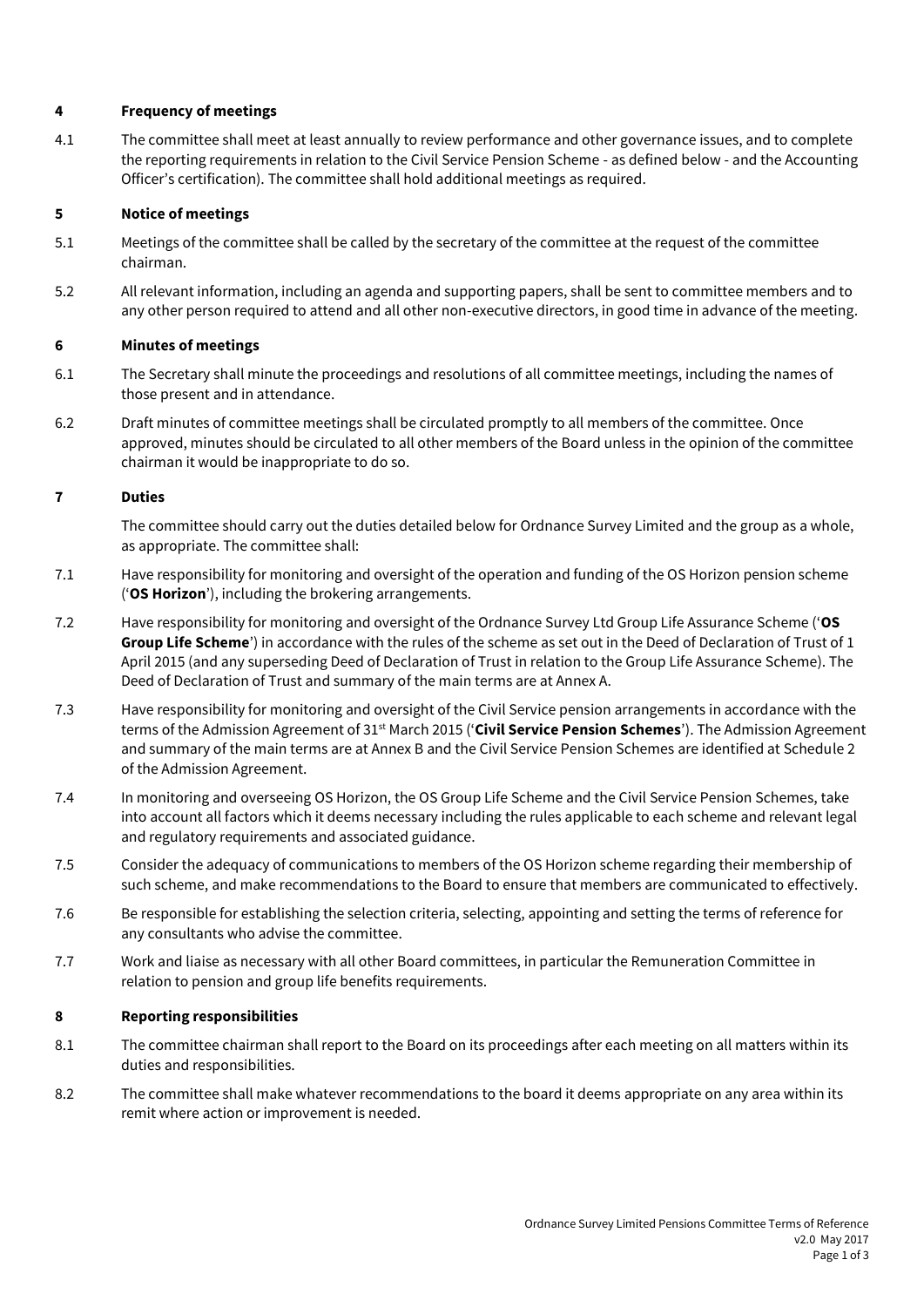8.3 The committee shall ensure that provisions regarding disclosure of information, including pensions, as set out in the *Large and Medium-sized Companies and Groups (Accounts and Reports) Regulations 2008* and the *Companies Act 2006* are fulfilled and produce a report of the pension and group life scheme benefits and performance to be included in the company's annual report and ensure each year that it is put to the shareholder for approval. If the committee has appointed consultants, the annual report of the company's pension and group life scheme benefits and performance should identify such consultants and state whether they have any other connection with the company.

#### **9 Other matters**

The committee shall:

- 9.1 Have access to sufficient resources in order to carry out its duties, including access to the corporate office for assistance as required.
- 9.2 Be provided with appropriate and timely training, both in the form of an induction programme for new members and on an ongoing basis for all members.
- 9.3 Give due consideration to laws, regulations and any published guidelines or recommendations regarding pension and group life assurance schemes including but not limited to the provisions of the UK Corporate Governance Code.
- 9.4 Arrange for periodic reviews of its own performance and, at least annually, review its constitution and terms of reference to ensure it is operating at maximum effectiveness and recommend any changes it considers necessary to the Board for approval.

#### **10 Authority**

10.1 The committee is authorised by the Board to obtain, at the company's expense, outside legal or other professional advice on any matters within its terms of reference.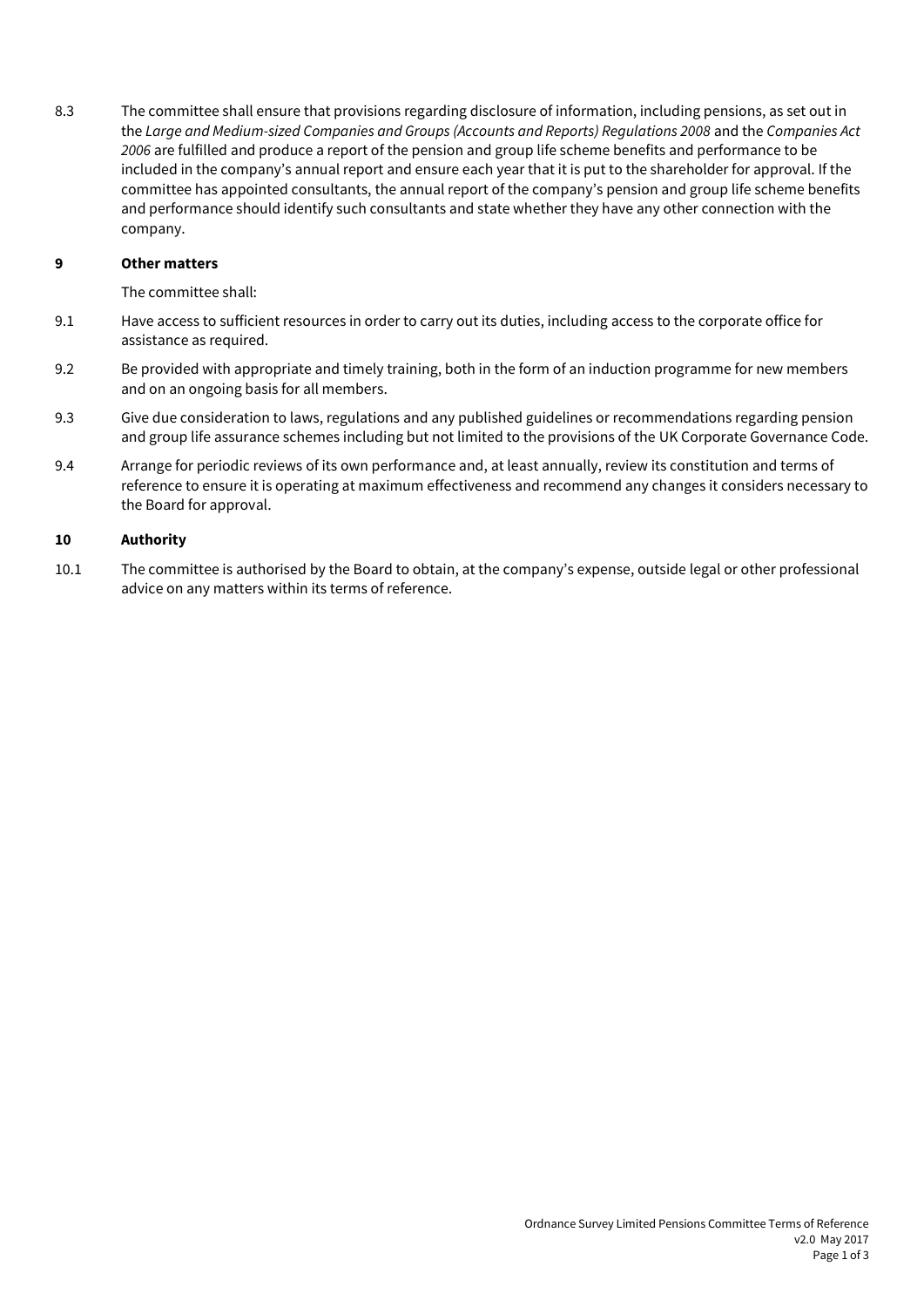## **Annex A**

### **Main Terms of Deed of Declaration of Trust of 1April 2015 (OS Group Life Scheme):**

| <b>Clause No:</b> | <b>Summary of Term:</b>                                                                                                          |
|-------------------|----------------------------------------------------------------------------------------------------------------------------------|
|                   | OSL shall administer and manage the OS Group Life Scheme in accordance with the Rules.<br>The Rules are set out in the Appendix. |
| 6                 | OSL may amend the Deed and the Rules without prior notice to the members of the OS<br>Group Life Scheme.                         |

#### **Main Rules of the OS Group Life Scheme:**

| <b>Rule No:</b>                           | <b>Summary of Rule:</b>                                                                                                                                                                                                                                                                                                            |
|-------------------------------------------|------------------------------------------------------------------------------------------------------------------------------------------------------------------------------------------------------------------------------------------------------------------------------------------------------------------------------------|
| 3 - Membership                            | A person shall be eligible for membership if s/he satisfies the eligibility conditions<br>$\bullet$<br>of the OS Group Life Scheme;                                                                                                                                                                                                |
|                                           | Membership of the OS Group Life Scheme commences on the date that s/he first<br>$\bullet$<br>satisfies the eligibility conditions;                                                                                                                                                                                                 |
|                                           | OSL may include an individual in the OS Group Life Scheme who does not satisfy<br>$\bullet$<br>the eligibility conditions;                                                                                                                                                                                                         |
|                                           | OSL may terminate membership of the OS Group Life Scheme on 30 days' notice<br>$\bullet$<br>to members at its sole discretion and in the event that the benefits cannot be<br>secured at a reasonable price.                                                                                                                       |
| 5 - Payment of<br>Lump Sum                | OSL has the power to apply a lump sum benefit on the death of a member of less<br>$\bullet$<br>than 75 years to:                                                                                                                                                                                                                   |
| <b>Benefit</b>                            | his/her dependants, relatives;<br>$\bullet$                                                                                                                                                                                                                                                                                        |
|                                           | personal representatives;<br>$\bullet$                                                                                                                                                                                                                                                                                             |
|                                           | any person/club/charity/society who would benefit from his/her will; or                                                                                                                                                                                                                                                            |
|                                           | his/her nominated beneficiary                                                                                                                                                                                                                                                                                                      |
|                                           | in such shares and in such manner as OSL shall decide.                                                                                                                                                                                                                                                                             |
|                                           | If any lump sum benefit has not been paid within 2 years of OSL first knowing of<br>$\bullet$<br>the member's death or the day on which OSL should have known of the death,<br>OSL shall pay the benefit to the member's personal representatives. Further rules<br>exist in relation to a member who dies intestate or in debt.   |
|                                           | If OSL shall become liable for tax in respect of a benefit, this shall be deducted<br>$\bullet$<br>from the amount payable as a benefit.                                                                                                                                                                                           |
| 7 - Temporary<br>Absence                  | A member who is temporarily absent from OSL shall continue to be included in the<br>scheme as if s/he was still in active employment. The member's benefit during the<br>absence shall be the amount for which s/he was entitled immediately before the absence,<br>increased as and when necessary in accordance with the policy. |
| 11 - Liability of<br>OSL and<br>Indemnity | Neither OSL nor its directors or officers shall be liable for any act or omission in<br>relation to the OS Group Life Scheme unless it is as a result of deliberate act or<br>omission made consciously in bad faith.                                                                                                              |
|                                           | OSL shall indemnify directors and officers against all reasonable claims, costs,<br>$\bullet$<br>damages and expenses which it may incur under the Deed or applying the Rules<br>except where the director or officer is liable as above.                                                                                          |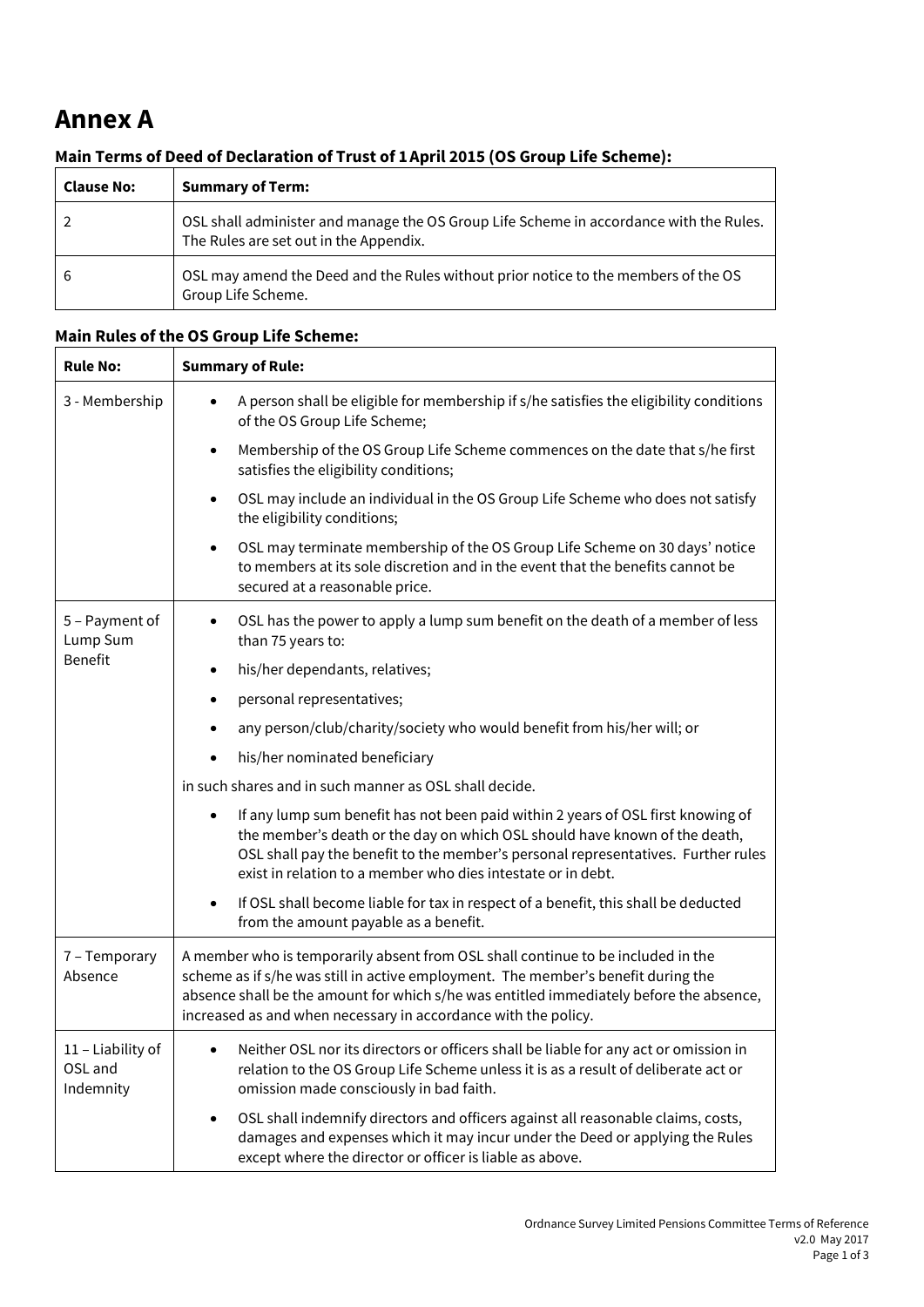## **Annex B**

| <b>Clause No:</b>                                           | <b>Summary of Term:</b>                                                                                                                                                                                                                                                                                                                                                                                                                                                                                                                                                                                                                                                                                                                                                                                                                                                                                                                                                                                                                                                                                                                                                                                                                                                                                                                                                                                                                                                                                                                                      |
|-------------------------------------------------------------|--------------------------------------------------------------------------------------------------------------------------------------------------------------------------------------------------------------------------------------------------------------------------------------------------------------------------------------------------------------------------------------------------------------------------------------------------------------------------------------------------------------------------------------------------------------------------------------------------------------------------------------------------------------------------------------------------------------------------------------------------------------------------------------------------------------------------------------------------------------------------------------------------------------------------------------------------------------------------------------------------------------------------------------------------------------------------------------------------------------------------------------------------------------------------------------------------------------------------------------------------------------------------------------------------------------------------------------------------------------------------------------------------------------------------------------------------------------------------------------------------------------------------------------------------------------|
| 3 - Eligibility<br>for<br>Membership                        | An employee is eligible to be a member of the Schemes if s/he:<br>Immediately before 31 March 2015 was a civil servant or member of a listed scheme;<br>$\bullet$<br>and<br>Is employed by OSL;<br>$\bullet$<br>Has spent and continues to spend 50% of his/her contracted time carrying out OSL<br>$\bullet$<br>work.<br>An employee ceases to be eligible if s/he:<br>Ceases to fulfil the criteria above; or<br>Voluntarily gives up membership; or<br>$\bullet$<br>Voluntarily elects to become an active member of another pension provided by OSL<br>$\bullet$<br>in respect of the same employment.                                                                                                                                                                                                                                                                                                                                                                                                                                                                                                                                                                                                                                                                                                                                                                                                                                                                                                                                                   |
| 4 - Admission<br>of Members /<br>Cessation of<br>Membership | An employee may choose to opt out of the Civil Service Pension Schemes without<br>relinquishing their eligibility to join the Schemes.<br>OSL undertakes to the Minister and BIS that each eligible employee will be automatically<br>enrolled into either PCSPS or CSOP (as appropriate) in accordance with the terms of the<br>Schemes and in compliance with each automatic enrolment period.<br>OSL must give no more than 28 days' notice to the Scheme Manager and Scheme<br>Administrator of any employee who was a member of the Schemes but either ceases to be<br>eligible or chooses to opt out of the Schemes.<br>No employee shall be entitled to enter or remain in the Schemes unless they are eligible<br>for membership.                                                                                                                                                                                                                                                                                                                                                                                                                                                                                                                                                                                                                                                                                                                                                                                                                    |
| 5 - General<br>Obligations.                                 | OSL is obliged to:<br>Comply with all the obligations of an under the Acts, Rules and Guidance in respect<br>$\bullet$<br>of the members;<br>Ensure that its staff are aware of OSL's obligations and provide sufficient training;<br>$\bullet$<br>Adopt the practices and procedures for the Schemes as set out in the Rules and<br>Guidance;<br>Comply with protocols maintained or issued by the Minister and ensure that the<br>systems are capable of interfacing with the Scheme Administrator;<br>Ensure that its staff work in partnership with BIS, the Minister and delegated<br>authorities;<br>Provide all relevant information, data and / or documentation as may be required;<br>Comply with its data protection obligations;<br>Give written notice (within 28 days) to the Scheme Administrator of any change to a<br>member's terms and conditions of employment, working pattern or attendance<br>(including termination of employment, long term sick leave or other absence);<br>Notify and consult with any member and their TU in good time before making any<br>changes to his / her conditions of employment which may have the effect of ending<br>their membership;<br>If the member wishes to waive their rights as a result of changes to their conditions<br>of employment, to obtain their signed agreement to a waiver of the employee's new<br>fair deal pension rights;<br>Provide written confirmation to the Scheme Manager that notification and<br>consultation has taken place and a signed waiver has been obtained; |

#### **Main Terms of the Admission Agreement of 31 March 2015 (Civil Service Pension Schemes):**